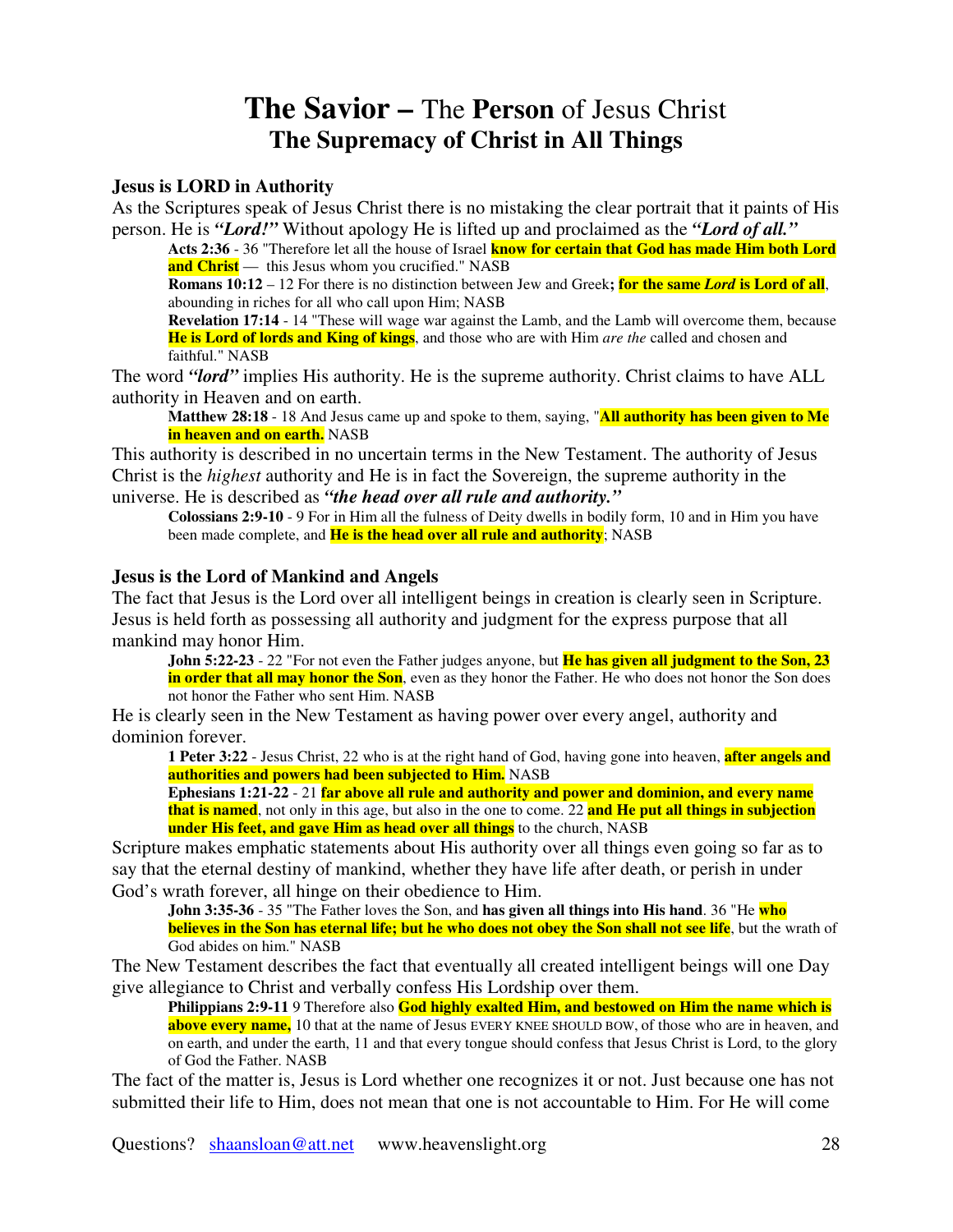to judge every person for the deeds done in the body, as the gospel declares. And He alone possesses the authority to determine one's eternal destiny. *Ultimately, every person that has ever lived will bow their knee before Jesus Christ and acknowledge Him as the Lord.* That day will either be a day of glorious celebration for the faithful, or day of shocking terror for the wicked and unbelieving.

**2 Timothy 4:1** - I solemnly charge *you* in the presence of God and of **Christ Jesus, who is to judge the living and the dead**, and by His appearing and His kingdom: NASB

**Matthew 16:26-27** - 26 "For what will a man be profited, if he gains the whole world, and forfeits his soul? Or what will a man give in exchange for his soul? 27 "For **the Son of Man is going to come in the glory of His Father with His angels; and will then recompense every man according to his deeds**. NASB

Dear reader, if you have never acknowledged Jesus as the Lord of your life, today is the day! *You are not guaranteed tomorrow, and there will be no second chances on the other side of the grave.* Turn from your sins and believe on the Lord Jesus, and He will give you eternal life! Reject Him and pay the wages of your sin, which is death, eternal separation from God and everything that is good.

**John 3:18** - 18 "**He who believes in Him is not judged; he who does not believe has been judged already**, because he has not believed in the name of the only begotten Son of God. NASB **Matthew 13:41-43** - 41"The Son of Man will send forth His angels, and **they will gather out of His kingdom all stumbling blocks, and those who commit lawlessness, 42 and will cast them into the furnace of fire**; in that place there shall be weeping and gnashing of teeth. 43 "Then the righteous will shine forth as the sun in the kingdom of their Father. He who has ears, let him hear. NASB

The door of God's free grace and mercy is now wide open awaiting for you to walk through and be forgiven! Come to Christ in repentance and faith and be saved!

## **Jesus is the Lord of Providence and History**

Because Jesus has existed eternally as God the Son in Heavenly Glory, and because His nature has not changed since the incarnation (He simply took on the additional nature as a man), He still possesses the full attributes of Deity, including all incommunicable attributes of God such as Omnipotence, Omniscience and Omnipresence. *He is in fact the very agent of the Godhead in Creation and the Providential control of the universe.* The Scripture plainly declares that Jesus Christ is the Creator of everything that exists, including everything that is visible and invisible which is to include *"all things"* in existence. These statements in Scripture are emphatic, exhaustive and comprehensive.

**Colossians 1:15-16** - 15 And He is the image of the invisible God, the first-born of all creation. 16 **For by Him all things were created,** *both* **in the heavens and on earth, visible and invisible, whether thrones or dominions or rulers or authorities, all things have been created by Him and for Him.** NASB **Hebrews 1:2-3** - 2 in these last days has spoken to us in *His* Son, **whom He appointed heir of all things, through whom also He made the world.** NASB

John 1:3 - 3 All things came into being by Him, and apart from Him nothing came into being that has **come into being**. NASB

But notice that the primary reason for this stated in Colossians 1:18 is so that He might come to have *"first place in everything."*

**Colossians 1:17-18** – 17 And He is before all things, and in Him all things hold together. 18 He is also head of the body, the church; and He is the beginning, the first-born from the dead; so that He Himself **might come to have first place in everything**. NASB

That is that He might be the **PRE-EMINENT ONE**, or that He would have **SUPREMACY IN ALL THINGS**. This means that **Jesus is the very Lord of History** and that, because all things were created by Him and *"for"* Him, that all things exist for the "**end**" or "**purpose**" for which He made them, He being the proprietor and executor of His own works. Jesus is **SUPREME** in His person and being because He **IS** the eternal God, the One Creator of all that exists, the man who is this God incarnated in human flesh, the focal point of human history, and the One for whom all things exist for His own purposes, to magnify and exalt His fame, beauty and power.

Questions? shaansloan@att.net www.heavenslight.org 29